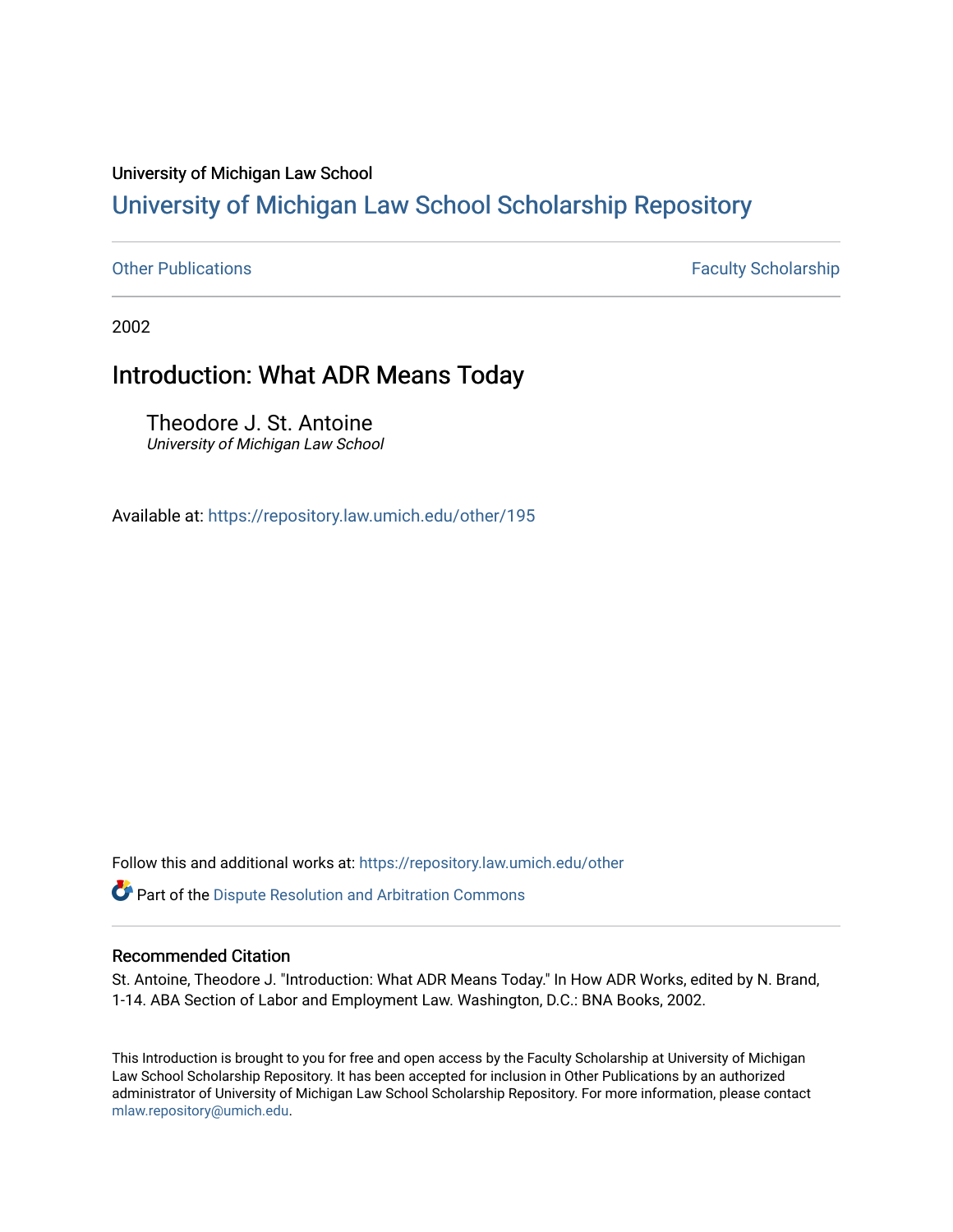# **How ADR Works**

# **Norman Brand Editor**

**Example 20 Committee on ADR in Labor & Employment Law 5. [1]**<br>Section of Labor & Employment Law

 $A$ merican Bar Association



The Bureau of National Affairs, Inc., Washington, D.C.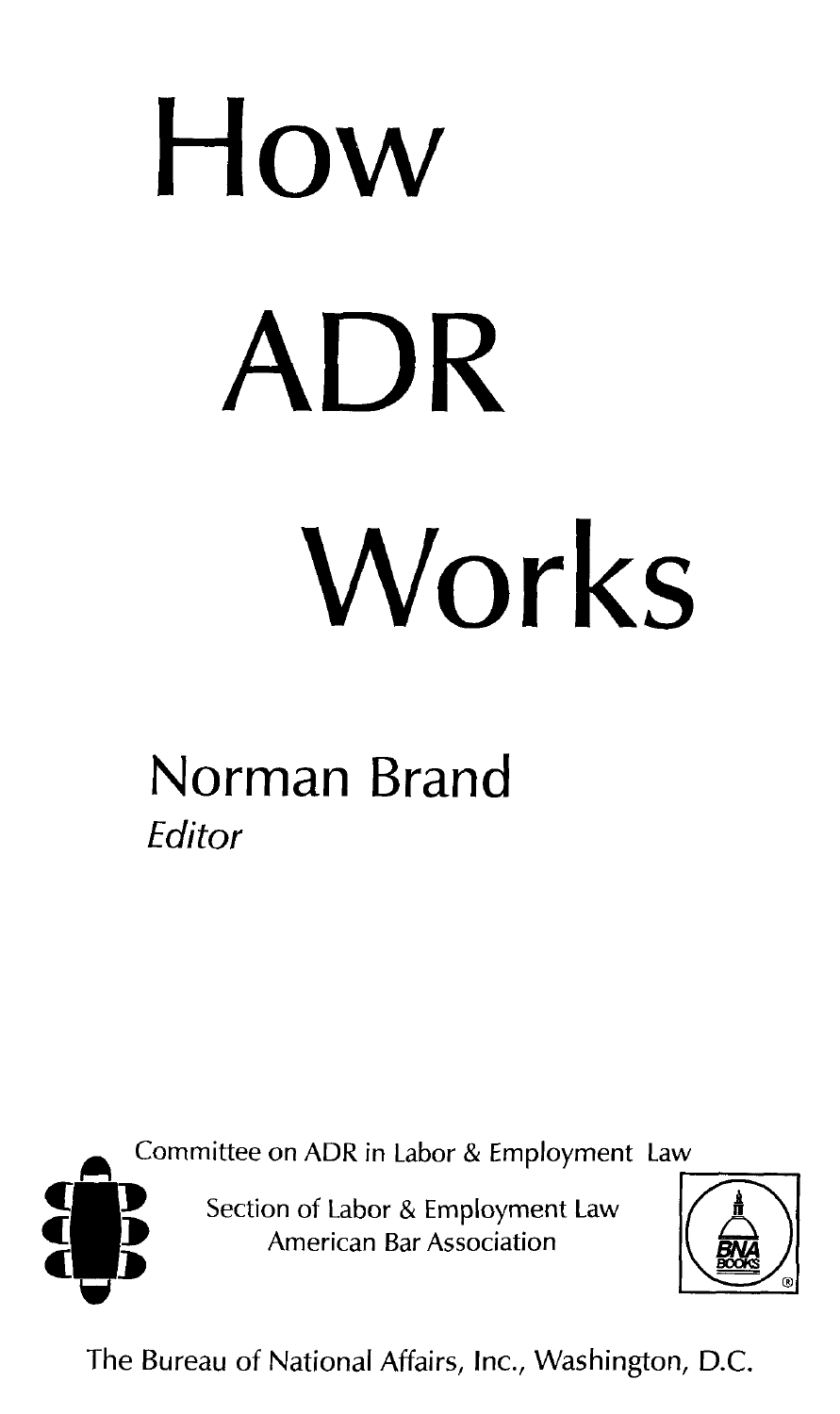#### **Library of Congress Cataloging-in-Publication Data**

How ADR works editor-in-chief. Norman Brand.

p. cm.

"Committee on Alternative Dispute Resolution in Labor and Employment Law, Section of Labor and Employment Law, American Bar Association." Includes index.

**J:-,HJ\** l-i">101H-2:>:l-l

1. Mediation and conciliation, Industrial--United States. 2. Arbitration, Industrial--United States. 3. Dispute resolution (Law)--United States. I. Brand, Norman. 11. American Bar Association. Committee on Alternative Dispute Resolution in Labor and Employment Law.

KF3425 .H69 2002 :344.7301'8914--dc21

2002038337

The materials contained herein represent the opinions of the authors and editors and should not be construed to be those of either the American Bar Association or the Section of Labor and Employment Law. Information on the affiliation of government employees who contributed to this work is for informational purposes and does not constitute any official endorsement by the U.S. government of the information provided herein. Nothing contained herein is to be considered as the rendering of legal advice for specific cases, and readers are responsible for obtaining such advice from their own legal counsel. These materials and any forms and agreements herein are intended for educational and informational purposes only.

> Published by BNA Books 12:ll 2Mh Street, **N.W.,** Washington, D.C. 20037 *http://www.bnabooks.com*

International Standard Book Number: 1-57018-253-1 Printed in Canada

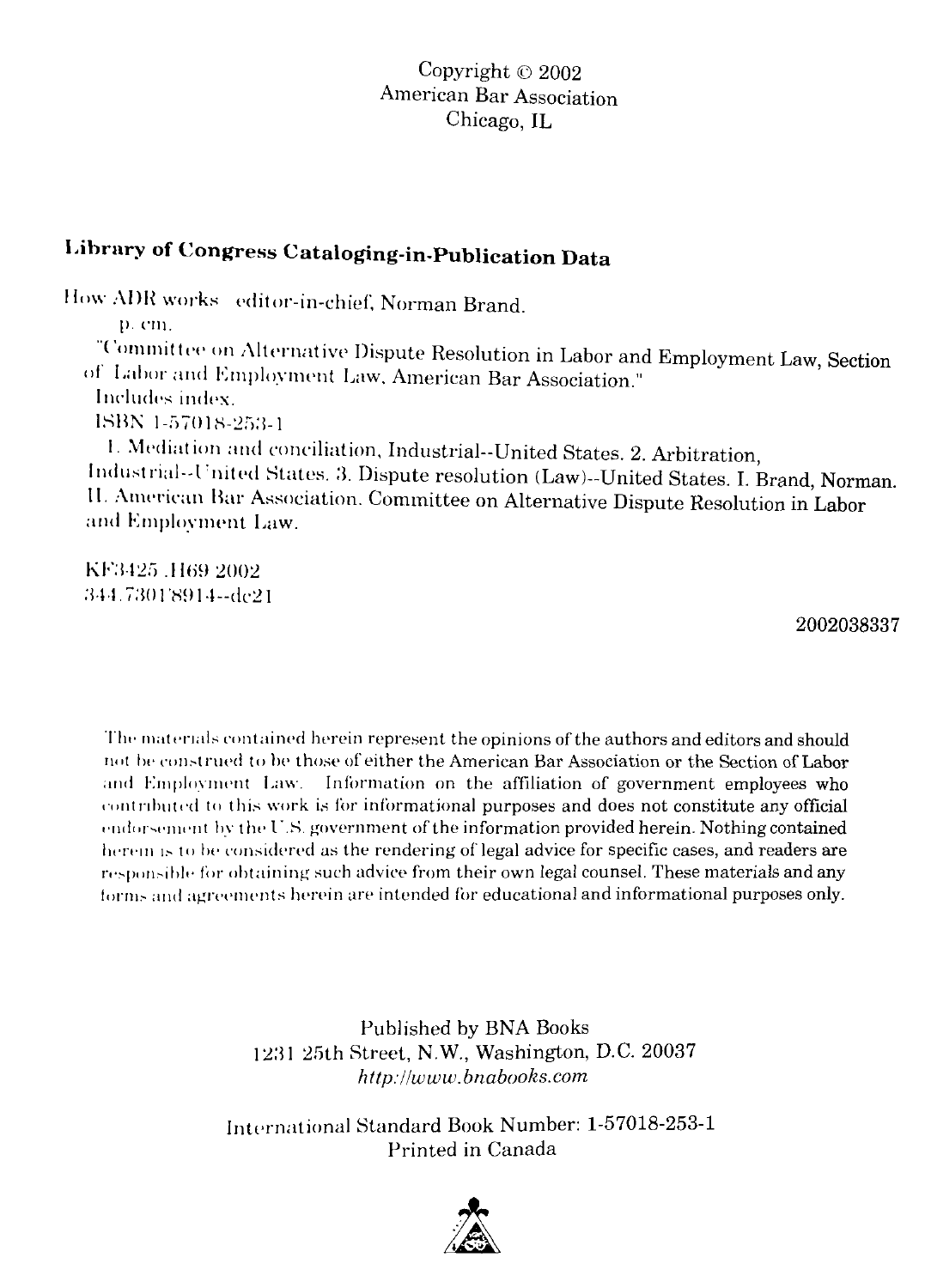## Chapter 1 **Introduction: What ADR Means Today**

#### *Theodore* J. *St. Antoine\**

#### I. OVERVIEW

The sort of cachet a Hollywood screenplay once ascribed to "plastics" seems today to have adhered to "ADR." ADR stands, of course, for alternative dispute resolution. It refers to various methods by which neutral third parties assist persons engaged in a conflict to settle their differences without invoking the decisionmaking power of the state. And for many people, ADR has become the byword for a much-needed panacea for an overly litigious society. This book is designed to get behind the mystique of ADR, to show how it really works, and to enhance the skills of anyone interested in exploiting its genuine potential for reducing human discord.

<sup>\*</sup>University of Michigan Law School, Ann Arbor, Michigan.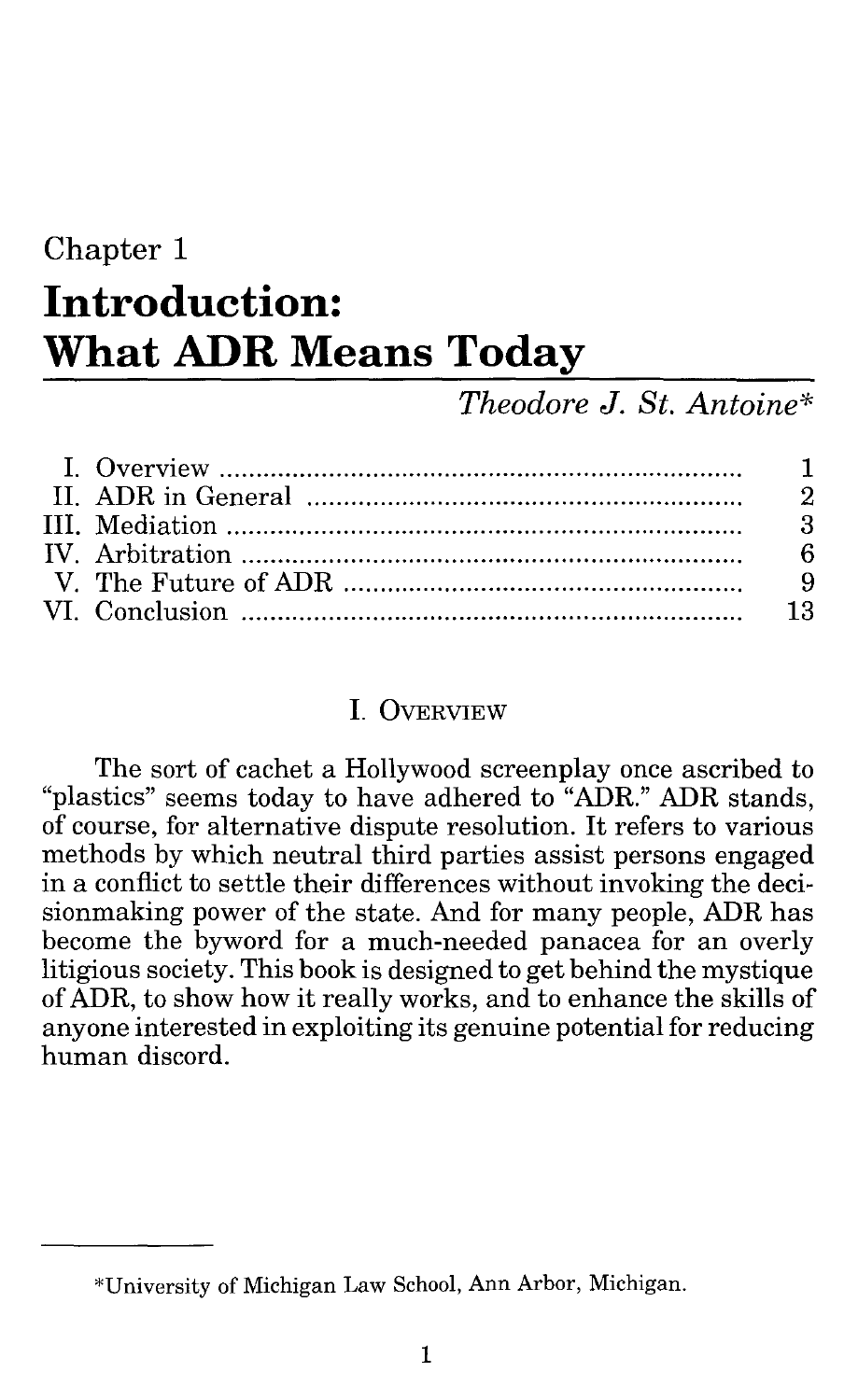#### 2 How ADR WORKS CH. 1

#### II. ADR IN GENERAL

ADR covers both mediation and arbitration. In mediation,<sup>1</sup> the neutral seeks to get the parties to agree on a mutually acceptable solution. In arbitration, the neutral imposes a solution after presentations by the contending parties. In each instance the procedure is a substitute for a more formal adversarial action before a court or administrative agency. In many cases, however, the mediator is a federal or state employee. Most arbitrators are private persons, chosen by the parties themselves but often with the aid of a public or private "designating agency." At their best, mediation and arbitration have the advantages of speed, cost savings, and informality over court or administrative proceedings.

Mediation and arbitration in the context of collective bargaining between unions and employers have probably received the most scholarly attention<sup>2</sup> and may be the most systematized. The National Academy of Arbitrators (NAA), despite its unqualified title, consists exclusively of persons who have established themselves in the arbitration oflabor-management disputes. Yet ADR has long extended to commercial disputes, construction disputes, and even international disputes. Today it is an everexpanding field, covering disputes between employers and individual employees, professional athletes and their clubs and agents, consumers and retailers, physicians and hospitals and patients, landlords and tenants, husbands and wives and their exes, environmentalists and alleged polluters, dog owners and dog haters, and on and on. In the pages that follow, labor and employment arbitration seems to be the center of gravity. But most of the teachings of the nationally renowned band of mediators, arbitrators, and practitioners assembled by Editor Norman Brand are readily transferable to the whole field of ADR.

Almost any Tom, Dick, or Mary can set themselves up as mediators and arbitrators-or at least try. There is as yet no major movement toward officially sanctioned certification procedures. So far both certification and mandatory training in ADR

<sup>&</sup>lt;sup>1</sup>A third term, "conciliation," is sometimes used and generally connotes a milder form of intervention than mediation. A conciliator may simply get the parties talking and do little to direct the course of their exchanges. A mediator usually aims at a more structured dialogue.

<sup>&</sup>lt;sup>2</sup>The best sources of written material on the substance and procedure of labor arbitration are the annual Proceedings of the National Academy of Arbitrators, published by the Bureau of National Affairs.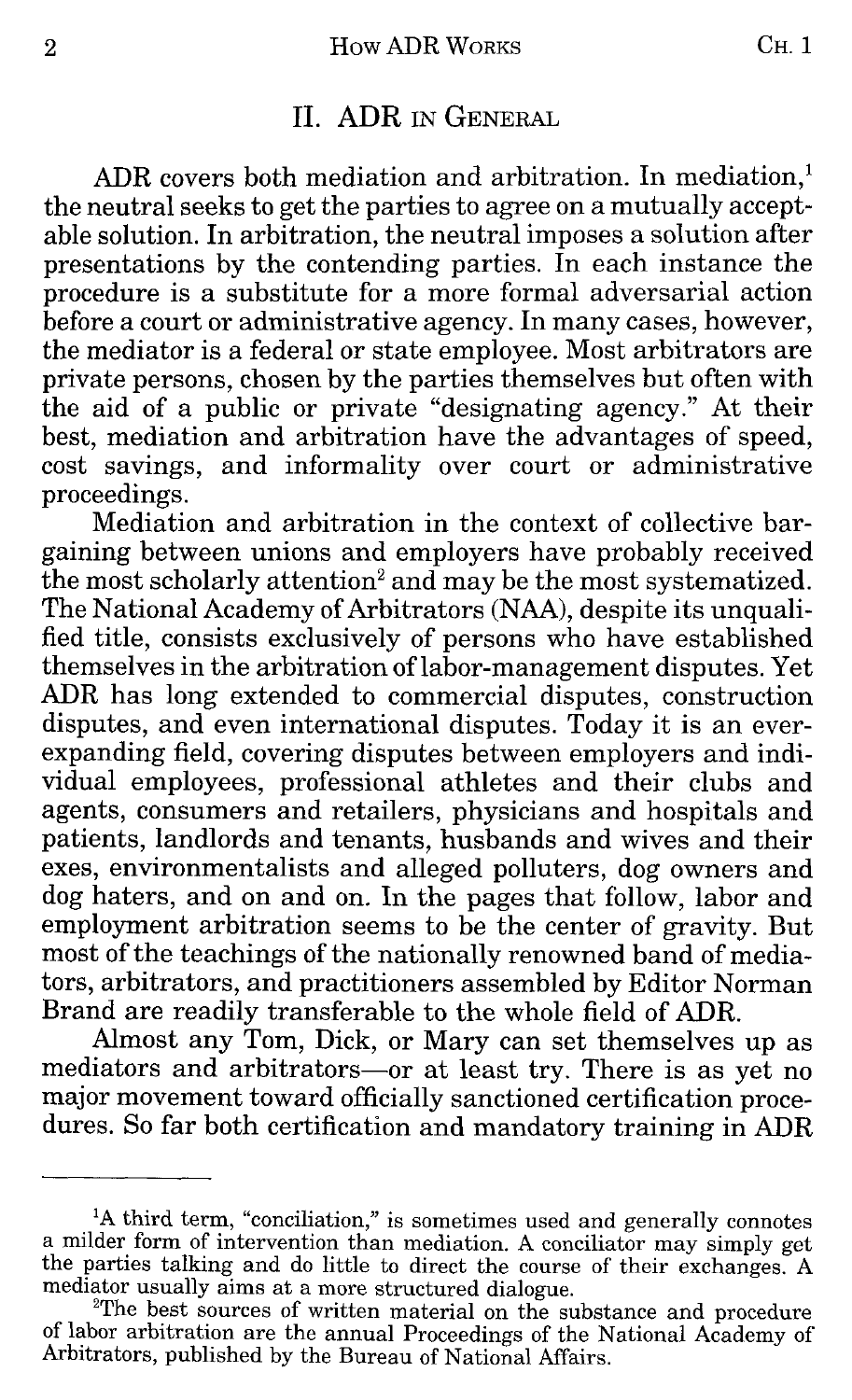techniques have been successfully resisted on the grounds that the savvy, experienced persons who employ ADR services will know enough about the skills and integrity of the people they retain to make informed selections. As mediation and arbitration increasingly involve isolated individuals, however, the pressures for certification and mandatory educational programs will inevitably rise. This is not likely to be an issue resolved on the basis of *a priori* arguments. If the voluntary training offered by various nonprofit and commercial organizations succeeds in preventing an influx of incompetents into the field, the attractiveness of the traditional free market and unlimited choice may prevail over the calls for certification. But if there is a rash of scandalous behavior by ill-trained or unscrupulous mediators and arbitrators, the cozy, self-regulated world of ADR that we have known, unburdened by formal rules of entry, might well become a thing of the past.

#### III. MEDIATION

A typical mediator and a typical arbitrator may exhibit rather different personality profiles, although many persons have the capacity-some perhaps with reluctance, and with greater or lesser degrees of success-to assume both roles. Not long ago I was told about a stellar mediator who retired from his government agency and was besieged by both unions and employers to take up arbitration. He did so and had a full docket almost overnight. After only a few months, however, he quit arbitrating. He explained tersely: "I love helping people come together. But I hate trying to play God!" That exemplifies the empathetic, accommodating, therapeutic style I associate with mediators, while arbitrators in handling a case tend to be more impersonal and decision-oriented.

The more important practical question is when, if at all, a person should try to perform as both mediator and arbitrator in the same proceeding. I am satisfied the answers will vary considerably depending on the temperament of the arbitrator, the chemistry existing between a given arbitrator and the disputants, and a subtle intuition of what the particular circumstances permit or ordain. Everyone recognizes that there is one substantial risk: If mediation is attempted and fails, the would-be arbitrator may by then be privy to confidential disclosures from one or both sides—the parties' "bottom line" for settlement, for example-that could be highly prejudicial when the arbitrator moves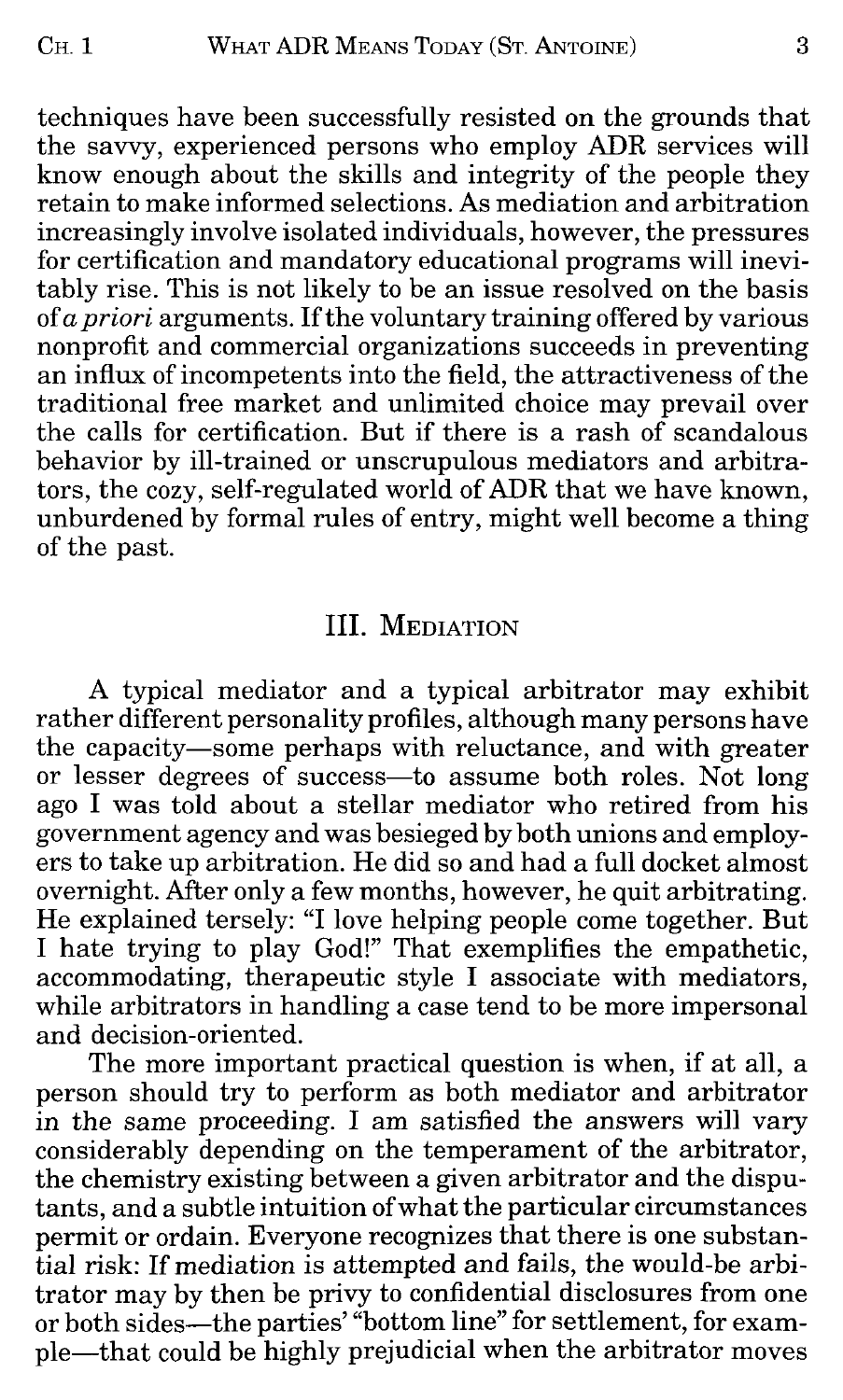into a decisionmaking mode. Once one has been told about elephants, it is hard to put them out of mind. Yet the pragmatic response is that mediation before arbitration often works, and when it does, it saves all concerned much time, money, and psychic wear and tear. That has led to the process known as "med-arb."

Some arbitrators take a middle course and invariably give the parties one last chance to settle on their own before opening the hearing. That does not necessarily require any further intervention by the neutral at all. One arbitrator told me this stratagem succeeds for him more often than not. I am of the old school that believes if the parties have engaged someone as an arbitrator, they ordinarily want an arbitrator, not a mediator. In more than 30 years of arbitrating, I have rarely attempted any preliminary mediating, except at the joint instigation of the parties. Even then I was careful to warn them about the "elephant phenomenon" and the inhibitions I might feel in probing too deeply into confidential matters on either side.

The procedures in both mediation and arbitration are likely to vary considerably, depending on the personal style of the neutral. That is especially true of mediation, which by its very nature is the more informal of the two processes. For example, one of the eminent mediators who explains his approach in this volume emphasizes that he makes it a point to address himself primarily to the parties themselves and not to their representatives. Yet a second eminent mediator says no such thing, even though she stresses the value of letting clients on occasion speak for themselves. I gather that this mediator would tend to deal with the parties through their attorneys or representatives, as is also usually the case in arbitration.

Various classifications have been devised for analyzing different approaches to mediation. These are not watertight categories, and the same mediator may shift from one type to another, even in the same proceeding. But one classification scheme I have found helpful is the following, listed in ascending order of intervention by the neutral:

• *Transformative or collaborative mediation.* The focus here is on the state of the parties' relationship. The mediator does not so much try to lead as to get the parties to discover their own separate and mutual resources and to understand the other party's point of view. This is a good starting point from which to move on, if necessary, to other forms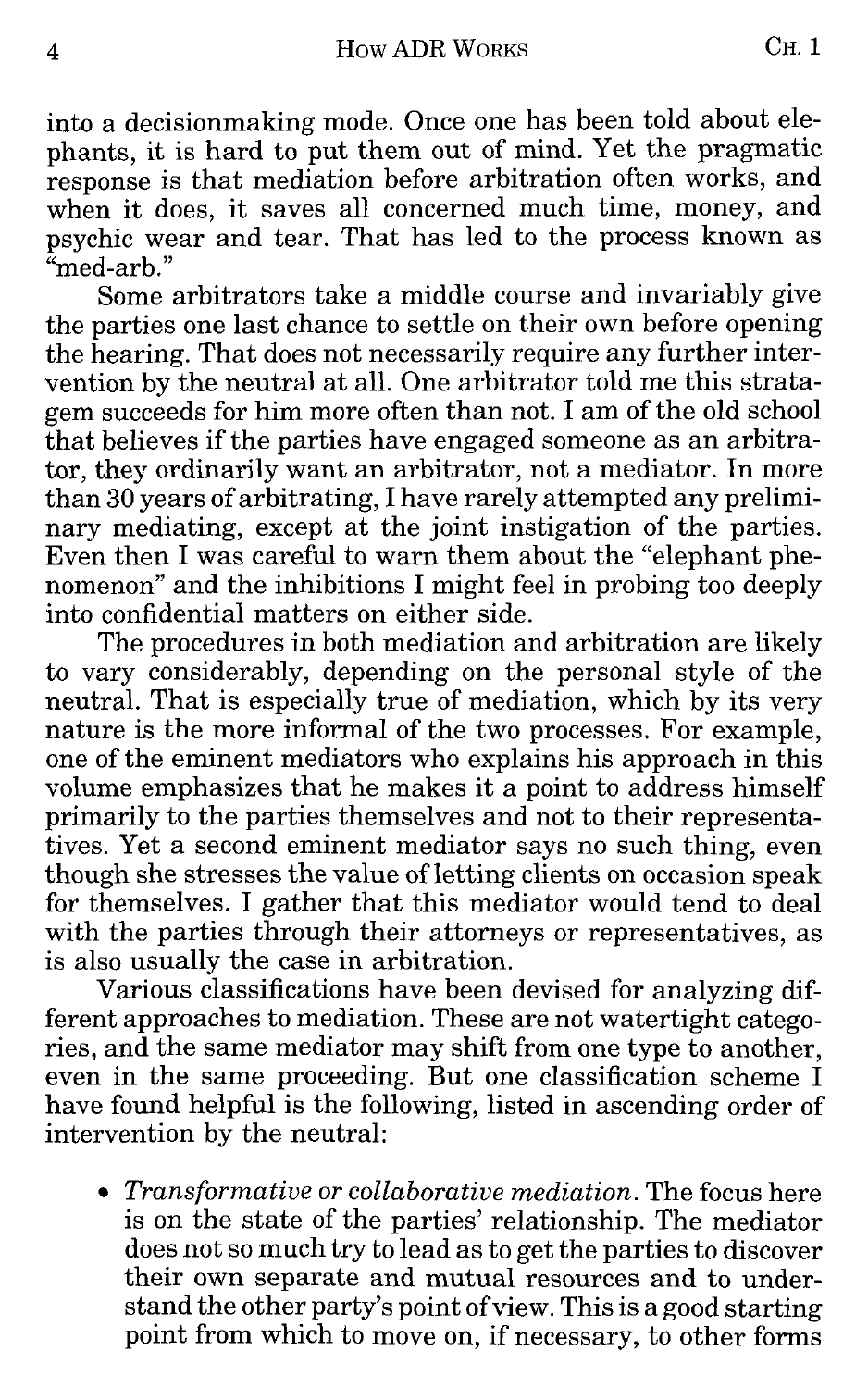of mediation. It is not easy, however, to shift back to transformative mediation from a more active type.

- *Evaluative mediation*. Here the mediator does not attempt to come up with a specific solution but concentrates on showing the respective strengths and weaknesses of each party's position. Mediators using this technique may begin by holding separate meetings with the parties in an effort to fully understand their points of view. Thereafter, especially if the parties have had a longstanding relationship, the effort will generally be to keep them together as much as possible, talking and listening to the mediator and to each other.
- *Directive or result-oriented mediation.* Here, quite deliberately, the aim is to bring the parties to a certain goal that the mediator, at some point in the process, has concluded is appropriate and achievable. Some mediators employing this approach will sit down with both parties and let them talk to the mediator, not to each other, with the more agitated going first. Yet each party hears the other's story with the fervor behind it. The ground rules will forbid personal attacks by the speaker or interruptions by the listener. Even so, caucuses may be required from time to time to cool tempers, to permit confidential communications to the mediator, and to move the negotiations along toward closure. Other mediators will spend the bulk of their time meeting separately with the opposing parties.

Transcending all these questions of technique is a very simple human factor that constitutes a key ingredient of success in mediation: the trust and confidence the parties come to repose in the neutral third party. Whatever their stylistic differences may be, the mediators contributing to this volume agree on that. And for me that reflects the principal glory of the mediation process. Other aspects of dispute resolution, both traditional and alternative, may be more intellectually challenging and philosophically oriented. But in mediation the emphasis is on the total input of all three participants—the claimant, the respondent, and the neutral—in working together to reach a solution that is mutually acceptable to the contending parties. The result may lack the coherence and elegance of a finely reasoned judicial or arbitral opinion. Yet the mediation product is a joint, voluntary creation, and its frequent rough edges bear testimony to its source in multiple human hands. Even as mediators may wince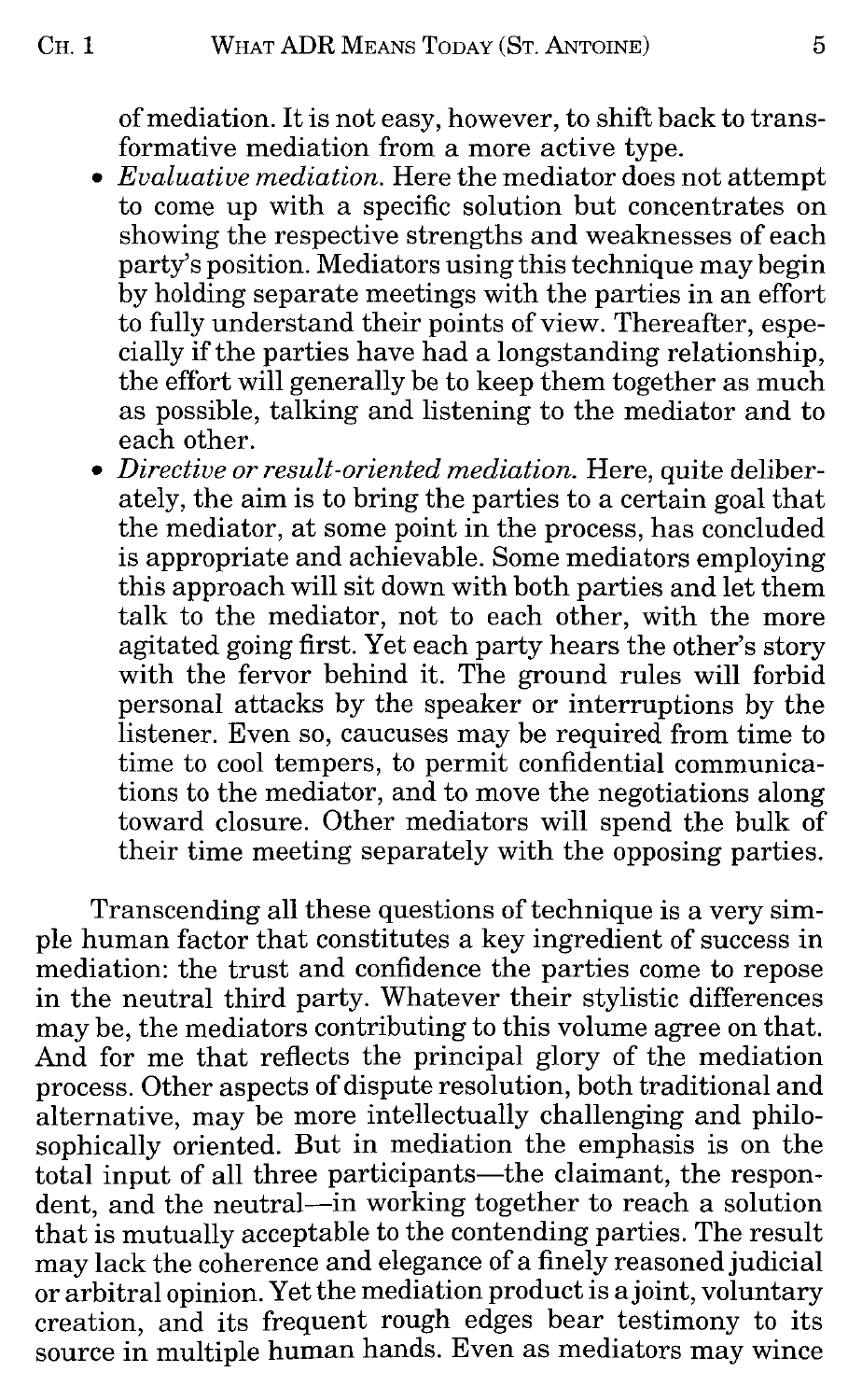6 **6 How ADR WORKS CH. 1** 

at the imperfections of the final settlement, they can take pride in the knowledge that the trust and confidence they generated led two opposing camps to find their own common ground, without the fiat of some external force. <sup>3</sup>

#### IV. ARBITRATION

The virtues of arbitration are different from those of mediation.4 The respective parties or their representatives may carefully prepare and present their case. They may make eloquent closing arguments or file persuasive posthearing briefs. But in the end, it comes down to the judgment of the arbitrator, usually one individual or the impartial chair of a tripartite panel. Generally, of course, arbitration shares with mediation an element of voluntariness. The parties have agreed, either before the dispute or after it has arisen, to use this device as an alternative to litigation or self-help such as a strike or work stoppage. They have also agreed on the arbitrator or on the manner of choosing that person. In addition, they can agree, but seldom do, on various procedural details for the conduct of the arbitration. Yet once the proceedings are under way, the arbitrator is largely in charge. Lacking are much of the informality and nearly all the sense of a voice in decisionmaking that characterize mediation.

For certain intractable disputes, however, mediation would be futile and arbitration is the only viable recourse short of"going to law." The intractability may be a matter of ideology, economics, institutional politics, personality, or whatever, but that need not detain us. The demand is for an imposed solution, which the parties must accept whether they like it or not. Nonetheless, arbitration still shines in letting determined combatants meet in an arena that is less intimidating, less rule-driven, and less likely to disrupt ongoing relationships than a courtroom or an administrative agency. And if administered intelligently, arbi-

 $^3$ One of the best general treatments of mediation is WILLIAM E. SIMKIN & NICHOLAS A. FIDANDIS, MEDIATION AND THE DYNAMICS OF COLLECTIVE BARGAINING (BNA Books 2d ed. 1986).

<sup>4</sup> Standard works on arbitration include ELKOURI & ELKOURI: How ARBITRA-TION WoRKS (Marlin Volz & Edward P. Goggin eds., BNA Books 5th ed. 1997 & 1999 Supp.); THE COMMON LAW OF THE WORKPLACE: THE VIEWS OF ARBITRATORS (Theodore J. St. Antoine ed., BNA Books 1998); ARBITRATION IN PRACTICE (Arnold M. Zack ed., 1984); LABOR ARBITRATION: A PRACTICAL GUIDE FOR ADVO-CATES (Max Zimny et al. eds., BNA Books 1990); and DISCIPLINE AND DISCHARGE IN ARBITRATION (Norman Brand ed., BNA Books 1999 & 2001 Supp.).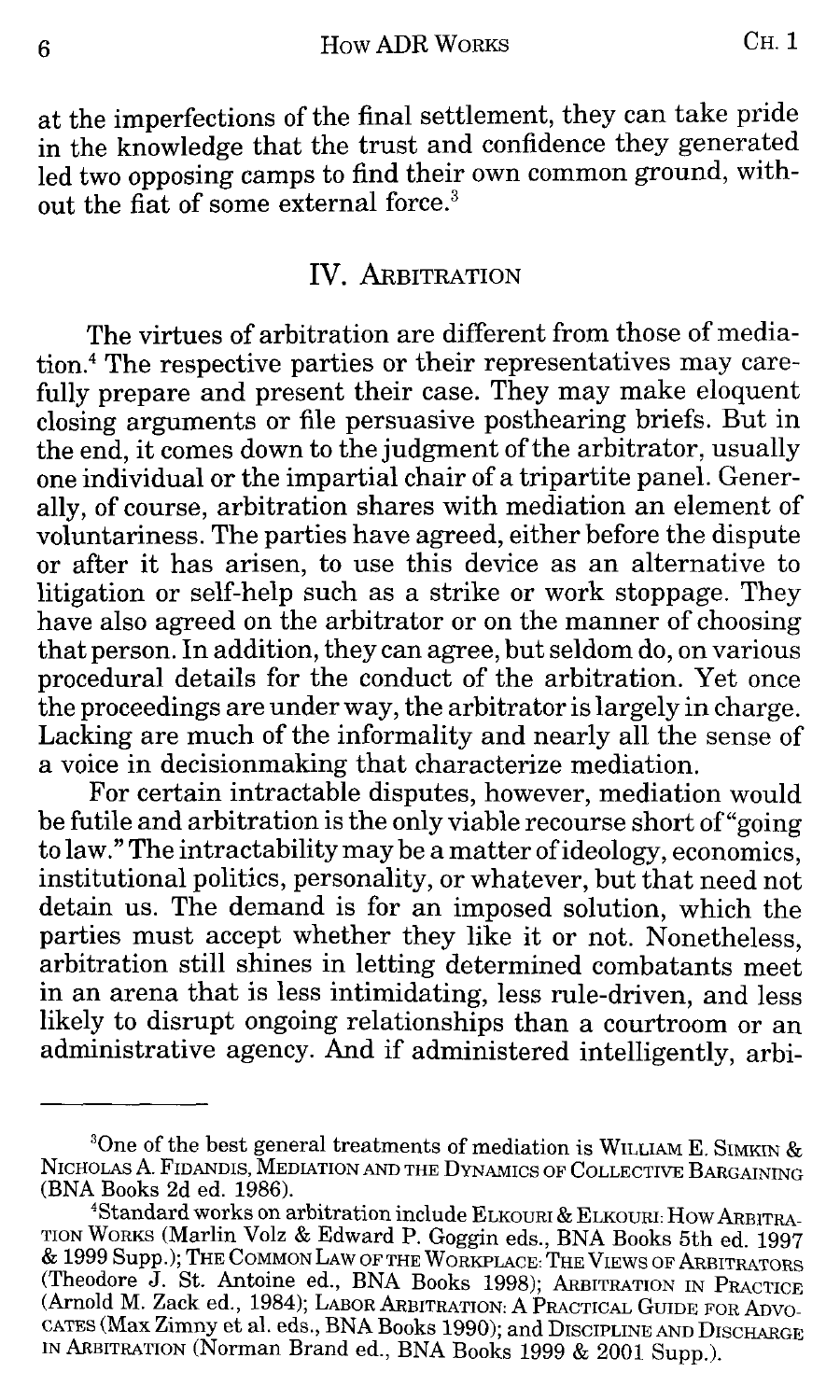tration can also be gentler on the parties' pocketbooks, time sheets, and psyches.

The biblical King Solomon is often cited as the first arbitrator. In deciding between the two women claiming the one surviving infant, Solomon relied much more on his assessment of maternal instincts than on technical niceties like rules of evidence and burden of proof. It almost seems as if arguments have raged ever since about whether creeping legalism would be the ruination of arbitration. In the labor field, the divergent philosophies were reflected in the clash of two pioneering titans. On the one hand, George Taylor expounded the view that labor arbitration was an extension of collective bargaining. It followed that hearings should be relaxed and informal, and the parties' needs and purposes should count as much as the literal wording of their agreements. On the other hand, Noble Braden of the American Arbitration Association (AAA) treated labor arbitration as a substitute for litigation. The courts' procedures and substantive principles were thus his touchstone. The parties and their representatives came to prefer the predictability and autonomy afforded them by the Braden model—which allowed arbitrators considerably less discretion than Taylor's model—and Braden ultimately prevailed, especially on the standards for contract interpretation.<sup>5</sup>

Nevertheless, the battles continue about the conduct of the hearing, the rules of evidence, the burden and standard of proof, and the like. The differences may be more apparent than real. For example, while some arbitrators say they do not apply the rules of evidence as such, they still tend to follow the underlying principles, consciously or otherwise. Most will accept certain forms of hearsay, such as the physician's routine certification of the illness of an absent employee, but they will ordinarily not sustain a discharge wholly on the basis of hearsay. Arbitrators recognize the importance of cross-examination and will discount even admissible hearsay accordingly. On the burden of proof, there are respected arbitrators who insist it is a meaningless concept; they feel they eventually have to decide which party is more convincing. Once in a great while, however, I find I cannot reach that conclusion—the evidence is in equilibrium. It is then

<sup>5</sup> The Taylor-Braden debate and its outcome are recounted in Richard Mittenthal, *Whither Arbitration? in* ARBITRATION 1991: THE CHANGING FACE OF ARBITRATION IN THEORY & PRACTICE, PROCEEDINGS OF THE 44TH ANNUAL MEETING, NATIONAL ACADEMY OF ARBITRATORS 35 (Gladys Gruenberg ed., BNA Books 1992).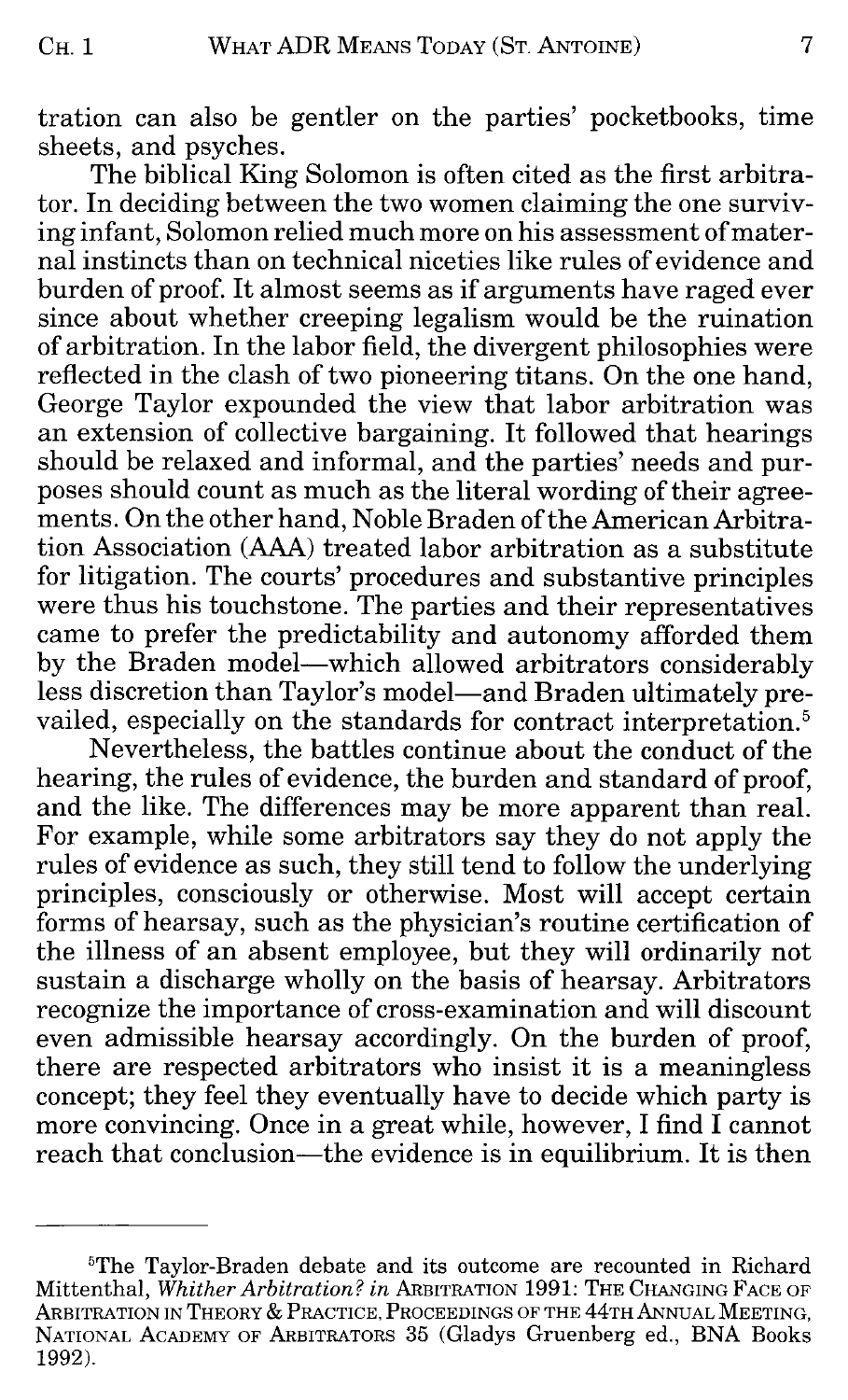that burden of proof comes into play, and the party bearing it loses. There are similar variations in arbitrators' attitudes about the standard of proof, especially in discharge cases. Is it a simple preponderance of the evidence, or something more? If the latter, what is it?

Another example appears in an article in this volume. One of the country's premier arbitrators declares that he will not provide a full-fledged opinion with an award in the absence of a transcript. This approach is supported on the ground that arbitration is usually the final resolution of a dispute and so it is doubly important to "get it right" the first time. Yet other arbitrators would insist that this effort at perfection may come at too high a cost, in terms of both time and money. Arbitration was designed to secure reasonably fair results without great outlays. Except in quite complicated cases, no need is said to exist for the whole cumbersome apparatus of transcripts, discovery, and briefs that we associate with court trials. Who is right?

Several comments seem apropos of these—and numerous other—persisting problems in the arbitration procedure. A few years ago, there was a proposal within the NAA to draft a "restatement" of arbitral principles developed over the past half century, akin to the Restatements of the Law produced by the American Law Institute. The idea was rejected. The Academy membership opposed the notion that there was one right set of answers to the many questions on which arbitrators differed. In any event, parties were entitled to the personal judgment of the individual arbitrator they had chosen and should not be subjected to the collective rulings of a faceless group. Some opponents feared that any such restatement might become a *vade mecum,*  a handy reference work to solve all problems, without the irksome task of grubbing for the specifics of particular facts and particular contracts.

The upshot of these deliberations was a compromise. An effort would be made to sum up in brief compass some of the major principles enunciated by labor arbitrators during the first 50 years of the NAA. But where reputable arbitrators took differing positions, those divisions would be recognized. There would be no attempt at a definitive resolution of the conflicts. This compromise reflected much wisdom about the nature of arbitration and ADR in general. Like any other developing institution, it can profit greatly from the cumulative experience of the past. At the same time, an evolving field can always expect further refinements and shifts of direction in light of new data and unforeseen events.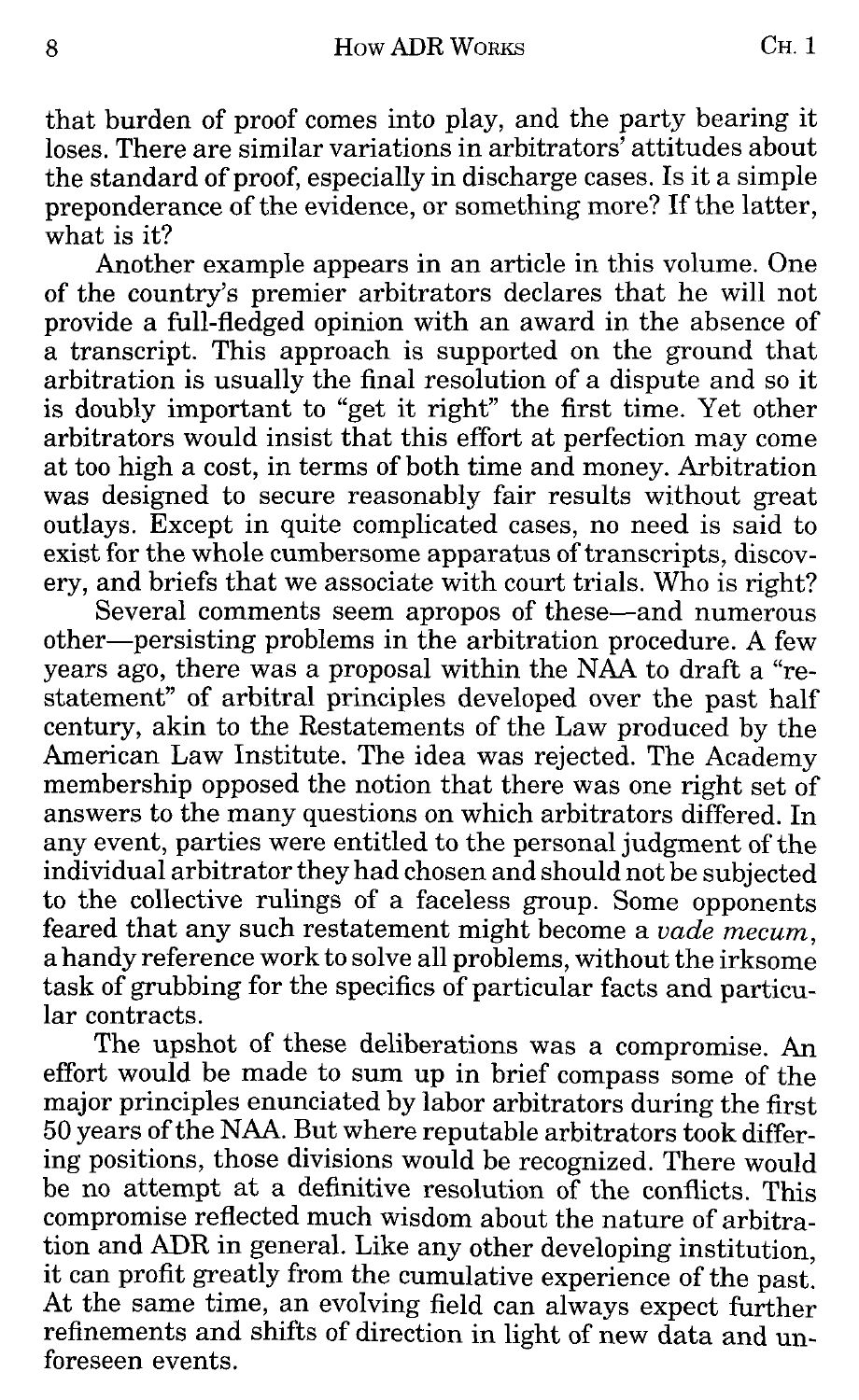#### V. THE FUTURE OF ADR

What is the future of ADR? If I guess right, it will not be as tidy or autonomous a world as the one we have known. ADR is shooting out in all directions, assuming many new forms and embracing much new subject matter. To the dismay of numerous past champions, ADR will lose much of its formerly private character. That can happen in a couple of different ways. First, courts and administrative agencies, facing a rising tide of litigation, will increasingly refer cases out for mediation or arbitration. A number of states have already provided for "mandatory mediation" or "advisory arbitration" before trial in almost any civil action for damages. In one format, a panel of three lawyers drawn from the plaintiffs' bar, the defendants' bar, and a nonspecialists' bar listens to a half-hour presentation of the case by the parties' attorneys, with little or no evidence being offered. The panel arrives at a recommended settlement figure in another 10 or 20 minutes. No one is bound by the result. But if one party accepts it and the other declines, the holdout must better the recommendation by 10 percent at trial or else be liable for all the other party's attorney's fees incurred after the date of the **ADR**  proceedings.

Another way in which ADR procedures can become less private and more public is through the parties' own agreements. They may provide that all disputes between them arising out of an employment relationship, a consumer transaction, or a hospitalization will be subject to final and binding arbitration rather than court action. The claims involved may be statutory as well as contractual, for example, the rights of employees under civil rights statutes not to be discriminated against because of race, sex, age, disability, and so on, or the rights of consumers to truth in lending.

A red flag immediately goes up, however, if the party in the stronger bargaining position, such as an employer, imposes socalled "mandatory arbitration" as a condition of employment, and the coverage includes claims of discrimination in violation of applicable federal or state statutes. On its face, that amounts to a blatant affront to the public policy of letting employees (or individual consumers) place such claims before a judge and jury. Yet the U.S. Supreme Court has approved these mandatory arbitration arrangements for individual employees. 6 And there are

<sup>6</sup> Gilmer v. Interstate/Johnson Lane Corp., 500 U.S. 20, 55 FEP Cases 1116 (1991). *Cf* Green Tree Fin. Corp.-Ala. v. Randolph, 531 U.S. 79, 84 FEP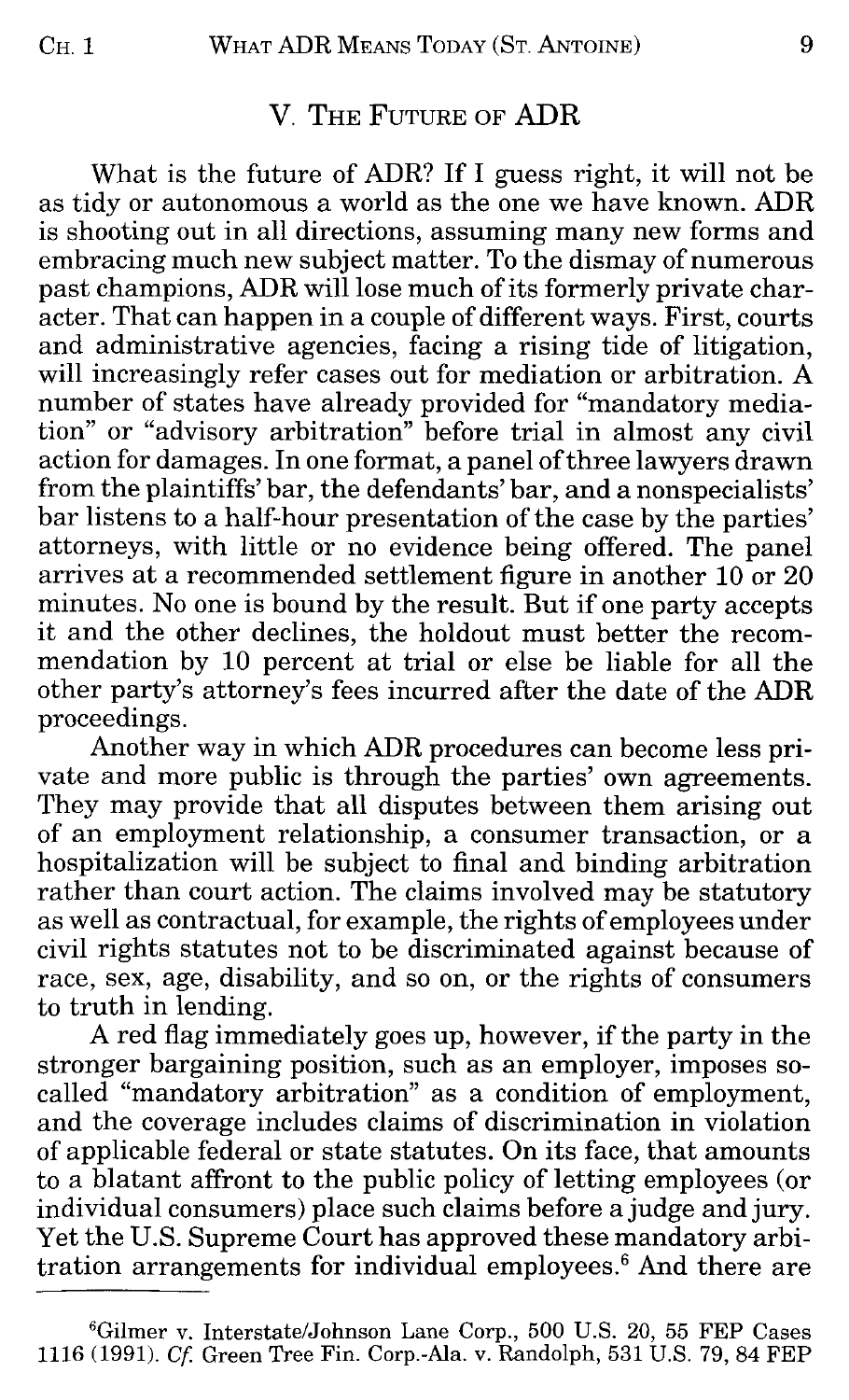several studies indicating that employees actually succeed more often in pursuing discrimination claims in employer-established arbitration systems than in the courts (although winners in court win bigger).<sup>7</sup> It may well be that, as a practical matter, the concern should be more with ensuring employees and other individuals due process safeguards in mandated arbitrations<sup>8</sup> than with theoretical objections to the compulsory nature of the process. In any event, we can be confident that the courts will be taking a closer look at the way arbitrators apply the law in these statutory cases than is true when courts are reviewing arbitrators' awards in disputes over collective bargaining agreements or other private contracts. When statutory rights are at stake, arbitrators should write their decisions defensively and with deliberation, just as if a federal judge were looking over their shoulder, scrutinizing their every word.

That does not mean that a court should review an arbitral award dealing with a statutory issue in the same way an appellate court reviews a trial court's decision. The parties have agreed that the arbitrator's award shall be "final and binding." As between parties of equivalent bargaining power-General Motors and U.S. Steel, even General Motors and the United Auto Workers-and especially in the absence of sensitive civil rights' issues, an agreement to submit statutory claims to arbitral resolution should be treated much like an agreement to submit contractual claims. Although the decisions are somewhat divided, there is clear judicial authority that arbitrators may be the final judges of law as well as fact, and that awards based on a misconception of the law will be upheld.<sup>9</sup> Technically, as I would analyze it, the arbitrators in such instances are still rendering a contractual ruling rather than a statutory one; they are applying not the statute directly, but the parties' agreement to be bound by the arbitrator's determination.

Certain distinctions must be recognized. As the Supreme Court has held, some statutory rights, such as those under the

Cases 769 (2000) (mobile home financing agreement). *See also* Circuit City Stores, Inc. v. Adams, 532 U.S. 105, 85 FEP Cases 266 (2001). *<sup>7</sup>*

*See, e.g.,* Lewis Maltby, *Private Justice: Employment Arbitration and Civil Rights,* 30 CoLUM. HUMAN RTs. L. REV. 31, 46-50 (1998); and *infra* Chapter 51.

<sup>8</sup> *See, e.g.,* Cole v. Burns Int'l Sec. Servs., 105 F.3d 1465, 72 FEP Cases 1775 (D.C. Cir. 1997).

*See* Annot., 112 A.L.R. 873 (1938); George Day Constr. Co. v. Carpenters Local 354, 722 F.2d 1471, 1477, 115 LRRM 2459 (9th Cir. 1984).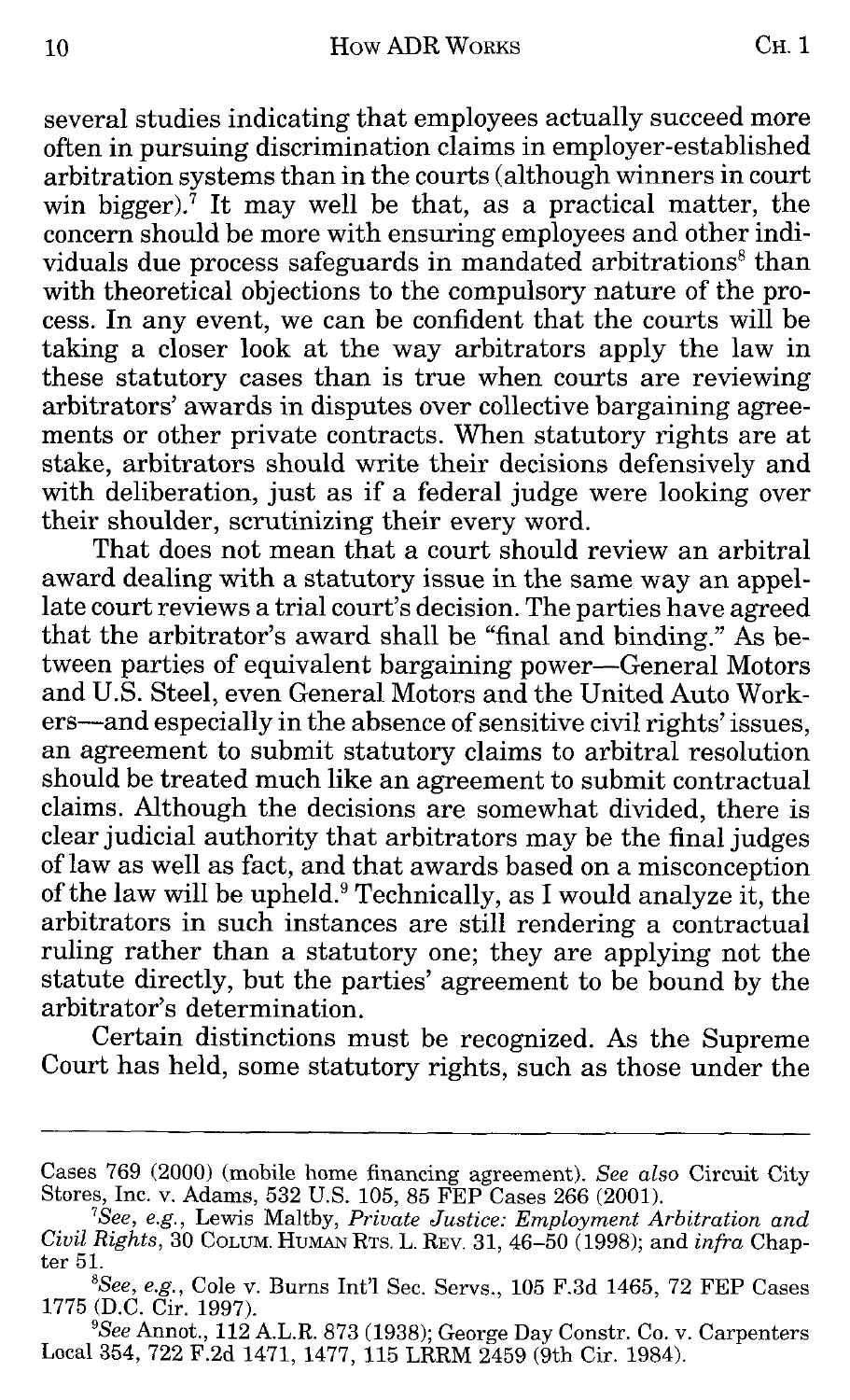Fair Labor Standards Act (FLSA), "devolve on employees as individual workers, not as members of a collective organization" and are "not waivable" by the employees' union. 10 In those situations the courts will not defer to the arbitrator's erroneous denial of employee rights. Similarly, if an arbitrator's interpretation of an Occupational Safety and Health Act requirement ignores applicable legal precedent and does not adequately protect the employees, a court would not be bound by it. But if an arbitrator imposes more stringent requirements than the statute, I would say that the award should be enforced. The parties agreed to abide by that result, and their agreement should be accorded the same finality as any other arbitration contract.

A middle position may be taken when workers' collective statutory rights are in dispute. An example would be the right of employees under the National Labor Relations Act not to be discriminated against because of union activity. There the National Labor Relations Board and the courts will honor the arbitrator's award so long as it is not "palpably wrong" and "clearly repugnant" to the Act.<sup>11</sup> That ought to be a loose enough rein to let most arbitral awards pass review.

The greatest potential for the expansion of employment arbitration lies in the nonunion workplace. With the steep decline in private sector union membership, from over 35 percent half a century ago to less than 10 percent today, the vast majority of American workers are subject to employment at will. They can be fired for any reason, arbitrary or otherwise, so long as it does not violate a specific statute or a basic public policy. The United States is the last major industrial democracy in the world that countenances such a doctrine. Changes could come through contracts, statutes, or unilaterally adopted employer programs.

During the 1980s the courts of most states engrafted limited exceptions onto at-will employment. Employer assurances (oral or via employee handbooks) of continued employment were often treated as binding contracts. But employers could simply refrain from such assurances or rescind them with adequate notice. In 1991, the Uniform Law Commissioners (ULC) adopted the Model Employment Termination Act, under which most employees with

<sup>10</sup>Barrentine v. Arkansas-Best Freight Sys., 450 U.S. 728, 745, 24 WH Cases 1284 (1981) (FLSA). *See also* Alexander v. Gardner-Denver Co., 415 U.S. 36, 7 FEP Cases 81 (1974) (Title VII of the Civil Rights Act).

<sup>&</sup>lt;sup>11</sup>Spielberg Mfg. Co., 112 NLRB 1080, 1082, 36 LRRM 1152 (1955); Olin Corp., 268 NLRB 573, 115 LRRM 1056 (1984); Hammontree v. NLRB, 925 F.2d 1486, 136 LRRM 2478 (1991) (en bane).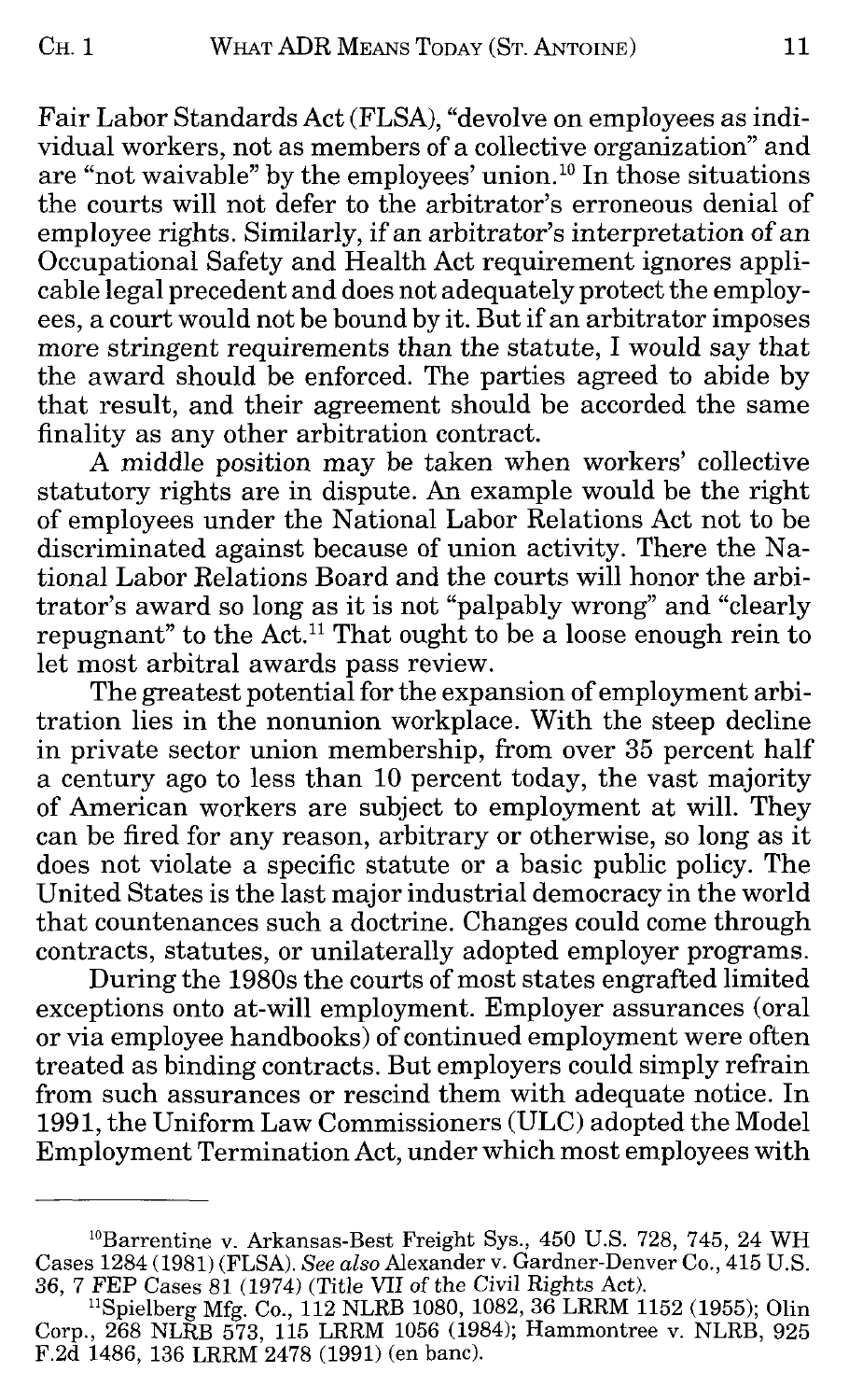more than one year of service would be protected against discharge without "good cause." The preferred method of enforcement would be through private arbitrators. Despite the high prestige of the ULC, however, no state has thus far adopted this proposed legislation. If good cause for dismissal became a national standard and arbitration the principal forum, I calculate there would be at least 30,000 awards per year in discharge cases in the private sector. I base that projection on the estimated 25,000 annual labor arbitrations in the mid 1990s, of which 10,000 involved discipline, including suspensions.

The most immediate sources of growth in employment arbitration are the relatively new employer-promulgated plans. One estimate is that mandatory plans now cover around 16 million employees—about the number covered by collective bargaining agreements. Many employers are willing to arbitrate more total cases to avoid the costs and large jury verdicts they encounter in court. In addition, numerous retailers, utilities, insurers, lenders, medical caregivers, and other providers have analogous agreements with customers, insureds, debtors, patients, and assorted consumers of goods and services. These are typically contracts of adhesion, and the courts should be quick to strike down those that are too "one-sided" in favor of the party imposing them.<sup>12</sup>

Regardless of that, and regardless of the superior record of claimants in arbitration compared to those in court litigation, opponents of mandatory arbitration are now carrying the battle to Congress. More than a dozen bills have been introduced to limit ADR, most of which would prohibit predispute agreements to arbitrate. Predispute agreements are concededly less "knowing and voluntary" than postdispute agreements. In the latter instance, the triggering event has occurred, and what is at stake is much more obvious—the parties can make a more informed and freer judgment about how to proceed. But postdispute agreements, although theoretically ideal, are unlikely to be acceptable to either employers or employees, and perhaps to several other classes of disputants. Employers will not arbitrate with employees with small claims, knowing they are unlikely to find a lawyer willing to spend the time and money to take their case to court. Conversely, employees with large claims and with lawyers

<sup>&</sup>lt;sup>12</sup>See, e.g., Hooters of Am., Inc. v. Phillips, 173 F.3d 933, 938, 79 FEP Cases 629 (4th Cir. 1999); Armendariz v. Foundation Health Psychare Servs., 24 Cal. 4th 83, 6 P.3d 669, 83 FEP Cases 1172 (2000).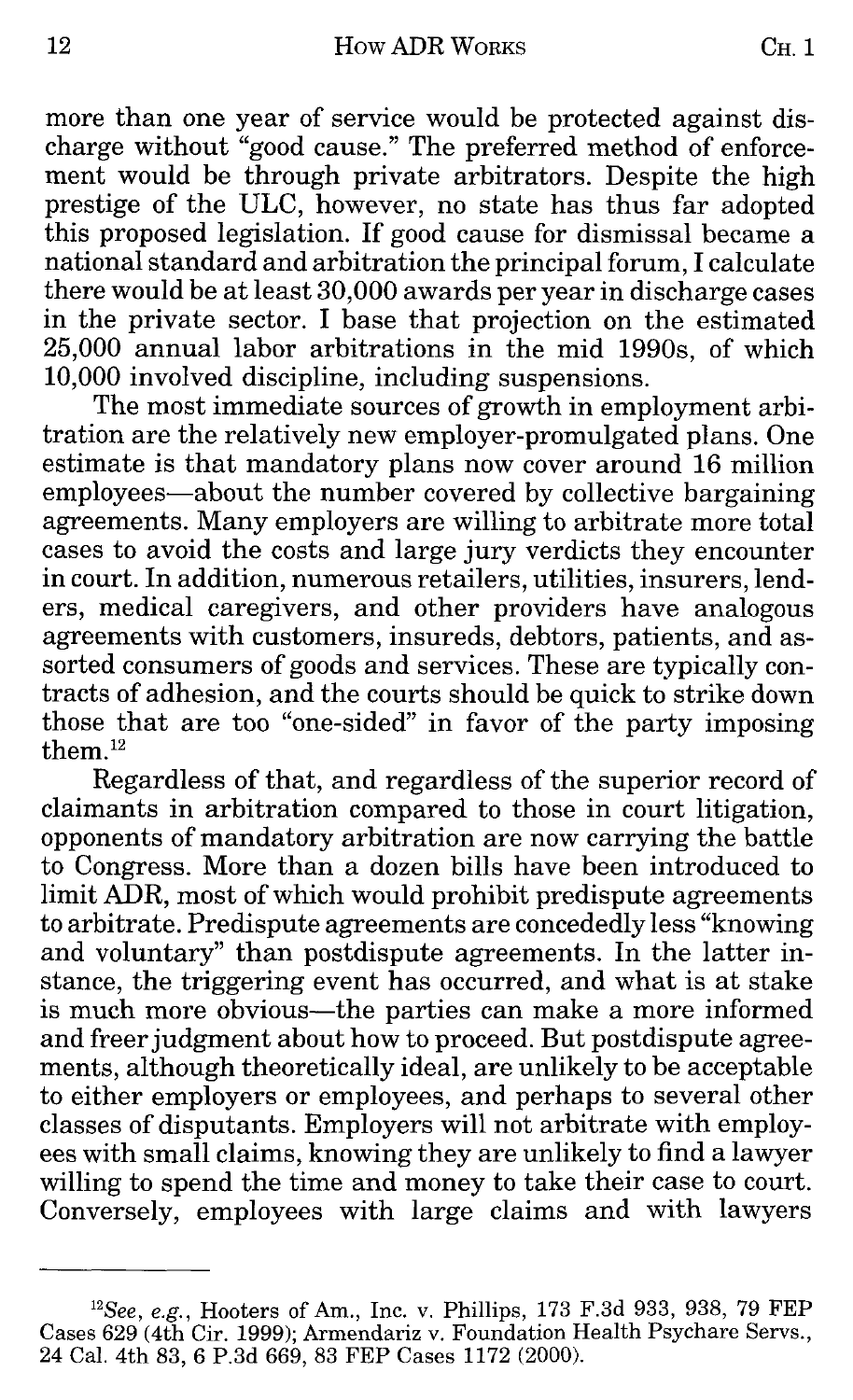operating on a contingent fee basis will usually be eager to get before a judge and jury. The choice would thus seem to be predispute agreements to arbitrate employment disputes (and other kinds of disputes as well) or few if any arbitration agreements at all.

Those who object on principle to mandatory arbitration are more willing to accept mandatory mediation—that is, an agreement "imposed" on employees, customers, or patients not to sue until they have exhausted internal procedures whereby a neutral third party tries to secure a voluntary settlement. In such situations, of course, the "weaker" party can always withhold consent to the proposed resolution. This has added impetus to the movement for mediation in all types of disputes. Academics, practitioners, and organizations interested in mediation have formed the Alliance for Education in Dispute Resolution to promote the process. The AAA has renamed its venerable *Arbitration Journal*  the *Journal of Dispute Resolution,* and many articles on mediation now appear in its pages. And a Cornell study has reported a crass sign of the times: mediation now commands higher daily fees for the neutral than does arbitration.<sup>13</sup>

#### VI. CONCLUSION

The past decade has been a boom time for ADR. Besides the developments already discussed, the evidence ranges all the way from the Supreme Court's sharp limiting of the most common grounds for seeking vacatur of a labor arbitration award-the "public policy" objection<sup>14</sup>—to the AAA opening its first office in Europe, the International Center for Dispute Resolution-Dublin.<sup>15</sup> With California in the lead, the country has also seen a rash of"intermediation" and "rent-a-judge" services to compete with the more traditional designating agencies. Some of these for-profit operations must be eyed with concern. Excessive fees and other unsavory practices could, if left unchecked, taint the whole arbitration and mediation profession.

<sup>13</sup>Michel Picher, Ronald L. Seeber, & David B. Lipsky, *The Arbitration Profession in Transition, in* ARBITRATION 2000: WORKPLACE JUSTICE AND EFFI-CIENCY IN THE 21ST CENTURY, PROCEEDINGS OF THE 53RD ANNUAL MEETING, NA-TIONAL ACADEMY OF ARBITRATORS 267, 299 (Steven Briggs & Jay E. Grenig eds., 2001).

<sup>&</sup>lt;sup>14</sup>Eastern Assoc. Coal Corp. v. Mine Workers (UMW) Dist. 17, 531 U.S. 57, 165 LRRM 2865 (2000).

 $1556$  DISP. RESOL. J. 6 (May-July 2001).